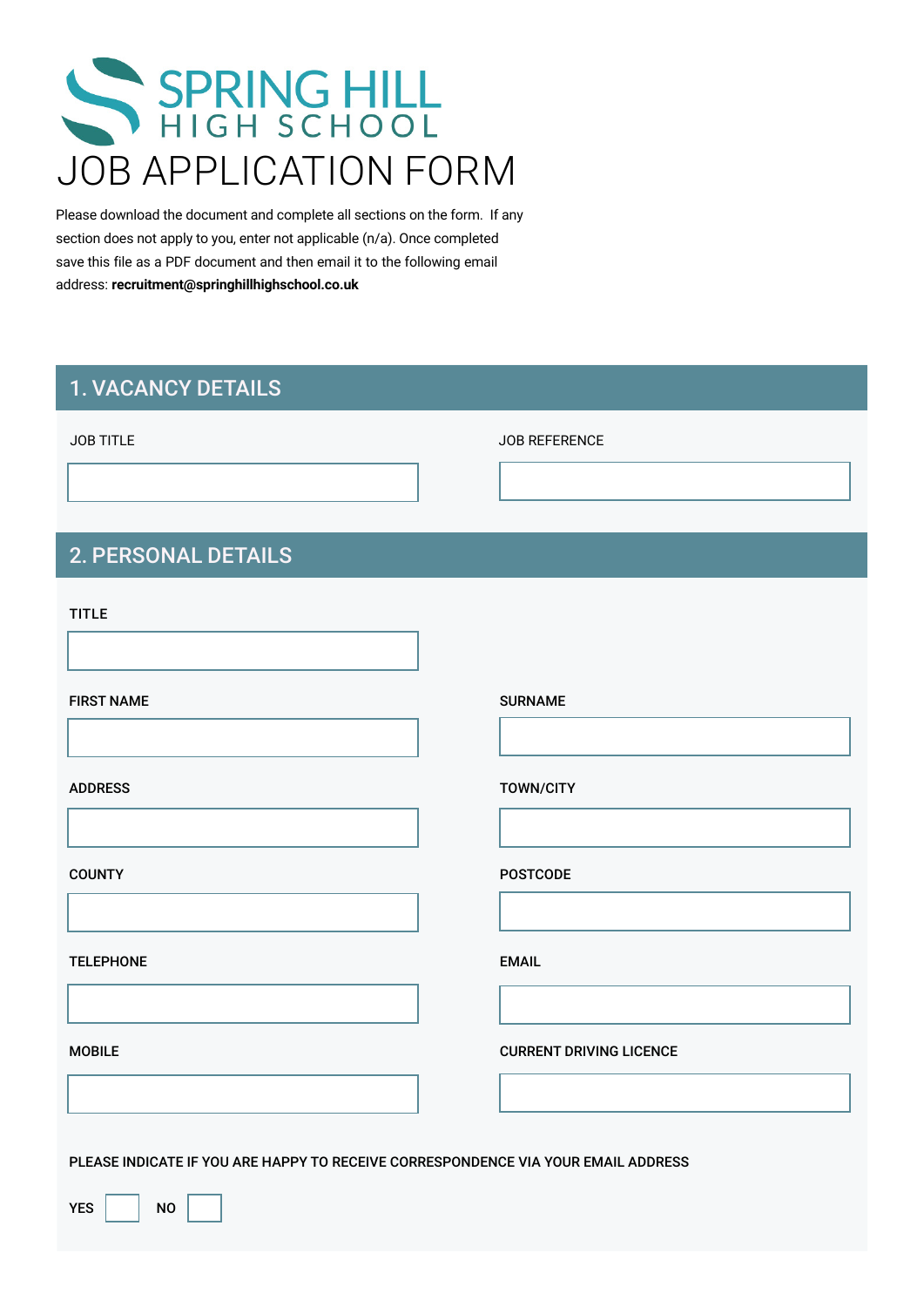#### 3. REFERENCES (Please give two referees, for example your current or most recent line manager)

| and the state                                                                                  | $\sim$ $\sim$                                               |
|------------------------------------------------------------------------------------------------|-------------------------------------------------------------|
| <b>FIRST NAME</b>                                                                              | <b>SURNAME</b>                                              |
|                                                                                                |                                                             |
| <b>ADDRESS</b>                                                                                 | <b>TOWN/CITY</b>                                            |
|                                                                                                |                                                             |
|                                                                                                |                                                             |
| <b>COUNTY</b>                                                                                  | <b>POSTCODE</b>                                             |
|                                                                                                |                                                             |
| <b>TELEPHONE</b>                                                                               | <b>EMAIL ADDRESS</b>                                        |
|                                                                                                |                                                             |
| <b>JOB TITLE</b>                                                                               | <b>RELATIONSHIP TO YOU</b>                                  |
|                                                                                                |                                                             |
|                                                                                                | ALLOW US TO CONTACT THIS REFEREE                            |
| OTHER NAME YOU ARE KNOWN BY WITH REFEREE                                                       |                                                             |
|                                                                                                | <b>YES</b><br>$\mathsf{NO}$                                 |
|                                                                                                |                                                             |
|                                                                                                |                                                             |
| 3. REFERENCES (Please give two referees, for example your current or most recent line manager) |                                                             |
| <b>FIRST NAME</b>                                                                              | <b>SURNAME</b>                                              |
|                                                                                                |                                                             |
| <b>ADDRESS</b>                                                                                 |                                                             |
|                                                                                                | <b>TOWN/CITY</b>                                            |
|                                                                                                |                                                             |
| <b>COUNTY</b>                                                                                  | <b>POSTCODE</b>                                             |
|                                                                                                |                                                             |
| <b>TELEPHONE</b>                                                                               | <b>EMAIL ADDRESS</b>                                        |
|                                                                                                |                                                             |
| <b>JOB TITLE</b>                                                                               | <b>RELATIONSHIP TO YOU</b>                                  |
|                                                                                                |                                                             |
|                                                                                                |                                                             |
| OTHER NAME YOU ARE KNOWN BY WITH REFEREE                                                       | ALLOW US TO CONTACT THIS REFEREE<br><b>YES</b><br><b>NO</b> |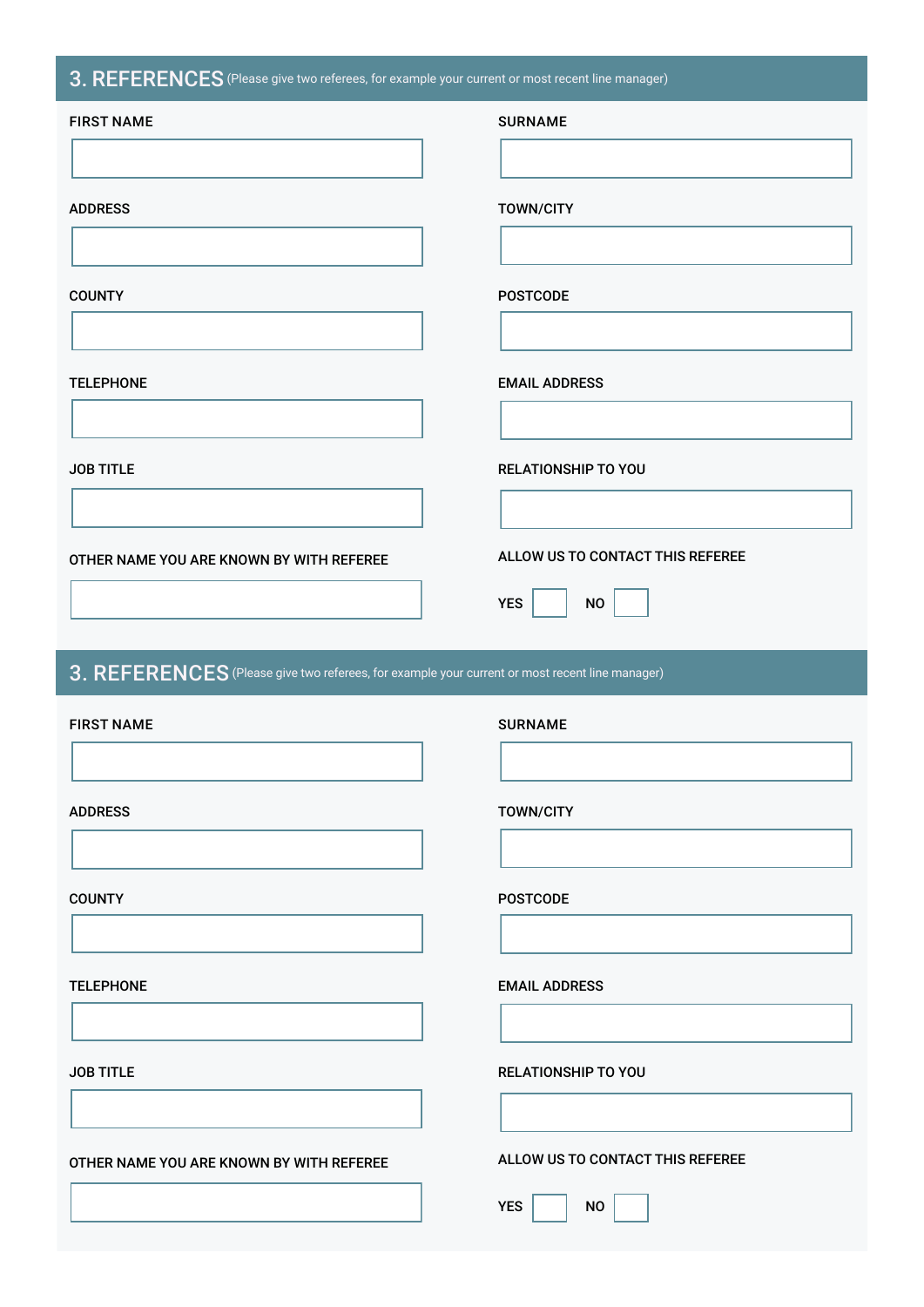## 4. ABSENCES (Please give two referees, for example your current or most recent line manager)

HOW MANY PERIODS OF ABSENCE HAVE YOU HAD THROUGH ILL HEALTH IN YOUR LAST YEAR OF EMPLOYMENT?

DURING THAT YEAR HOW MANY DAYS IN TOTAL HAD YOU BEEN ABSENT FROM WORK DUE TO ILL HEALTH?

PLEASE STATE REASONS FOR SIGNIFICANT PERIODS OF ABSENCE.

# 5. EDUCATION/QUALIFICATIONS(please start with the most recent)

| <b>FROM</b> | TO        | SCHOOL/COLLEGE/UNIVERSITY         | SUBJECT/EXAM         | RESULTS/ |
|-------------|-----------|-----------------------------------|----------------------|----------|
| (MM/YYYY)   | (MM/YYYY) | START WITH MOST RECENT EMPLOYMENT | COURSE/AWARDING BODY | GRADE    |
|             |           |                                   |                      |          |
|             |           |                                   |                      |          |
|             |           |                                   |                      |          |
|             |           |                                   |                      |          |
|             |           |                                   |                      |          |
|             |           |                                   |                      |          |
|             |           |                                   |                      |          |
|             |           |                                   |                      |          |
|             |           |                                   |                      |          |
|             |           |                                   |                      |          |
|             |           |                                   |                      |          |
|             |           |                                   |                      |          |
|             |           |                                   |                      |          |
|             |           |                                   |                      |          |
|             |           |                                   |                      |          |
|             |           |                                   |                      |          |
|             |           |                                   |                      |          |
|             |           |                                   |                      |          |
|             |           |                                   |                      |          |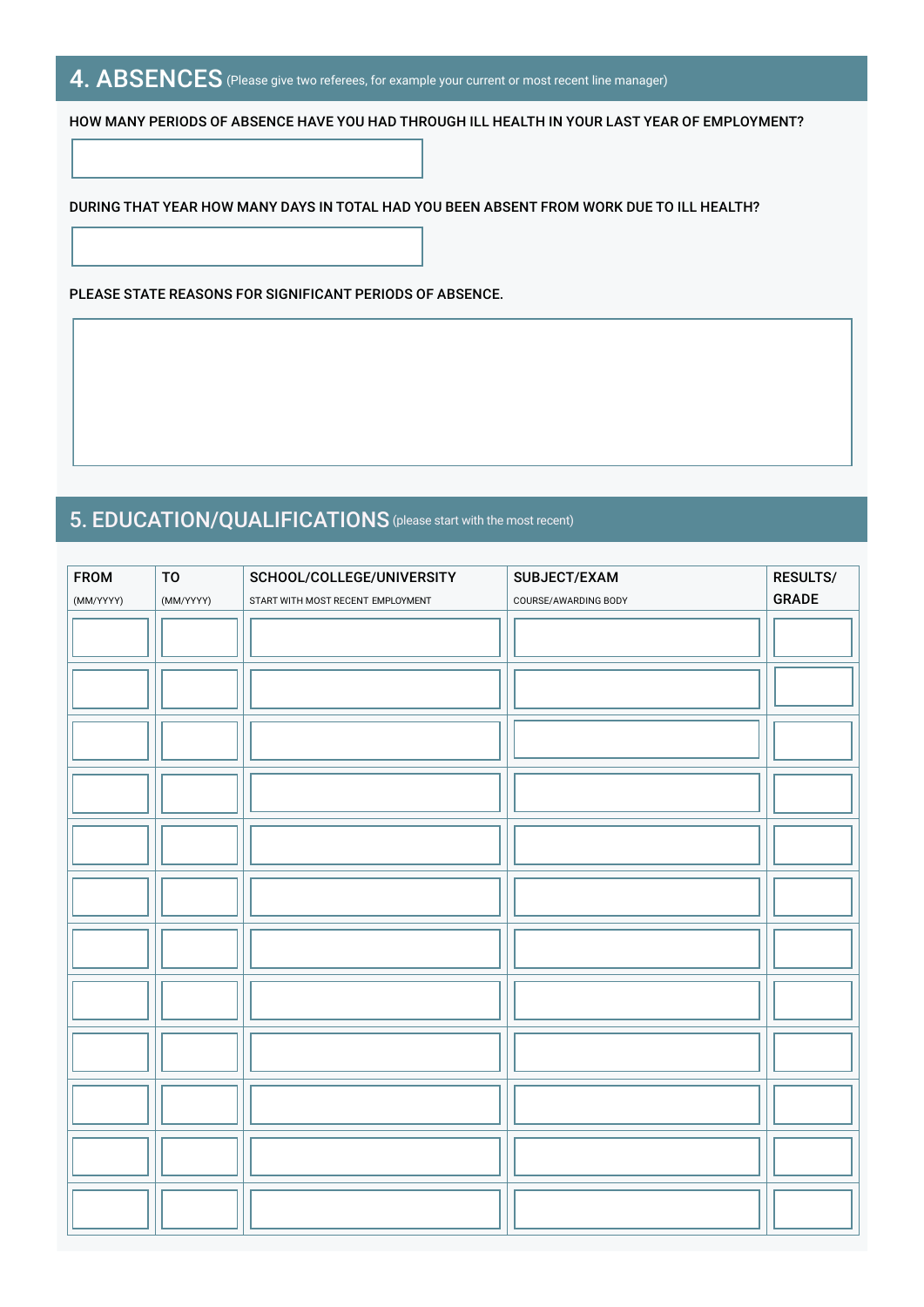#### 6. TRAINING(Please list any courses which you have undertaken which are relevant to the job)

| <b>FROM</b> | <b>TRAINING PROVIDER</b> | <b>COURSE TITLE</b> | <b>COURSE</b>   |
|-------------|--------------------------|---------------------|-----------------|
| (MM/YYYY)   | START WITH MOST RELEVANT |                     | <b>DURATION</b> |
|             |                          |                     |                 |
|             |                          |                     |                 |
|             |                          |                     |                 |
|             |                          |                     |                 |
|             |                          |                     |                 |

# 7. MEMBERSHIP (Please indicate membership of any organisation(s) relevant to this job)

| <b>FROM</b> | <b>NAME OF ORGANISATION</b> | <b>TYPE OF MEMBERSHIP</b> | <b>GRADE/LEVEL</b> | <b>OFFICIAL</b> |
|-------------|-----------------------------|---------------------------|--------------------|-----------------|
| (MM/YYYY)   |                             |                           |                    | <b>USE</b>      |
|             |                             |                           |                    |                 |
|             |                             |                           |                    |                 |
|             |                             |                           |                    |                 |
|             |                             |                           |                    |                 |
|             |                             |                           |                    |                 |

# 8. EMPLOYMENT & EXPERIENCE (start with most recent employment and include any voluntary or other relevant experience)

| <b>FROM</b> | <b>TO</b> | <b>EMPLOYER</b>                   | <b>JOB TITLE</b> | <b>SALARY</b> | <b>REASON FOR</b> |
|-------------|-----------|-----------------------------------|------------------|---------------|-------------------|
| (MM/YYYY)   | (MM/YYYY) | START WITH MOST RECENT EMPLOYMENT |                  |               | <b>LEAVING</b>    |
|             |           |                                   |                  |               |                   |
|             |           |                                   |                  |               |                   |
|             |           |                                   |                  |               |                   |
|             |           |                                   |                  |               |                   |
|             |           |                                   |                  |               |                   |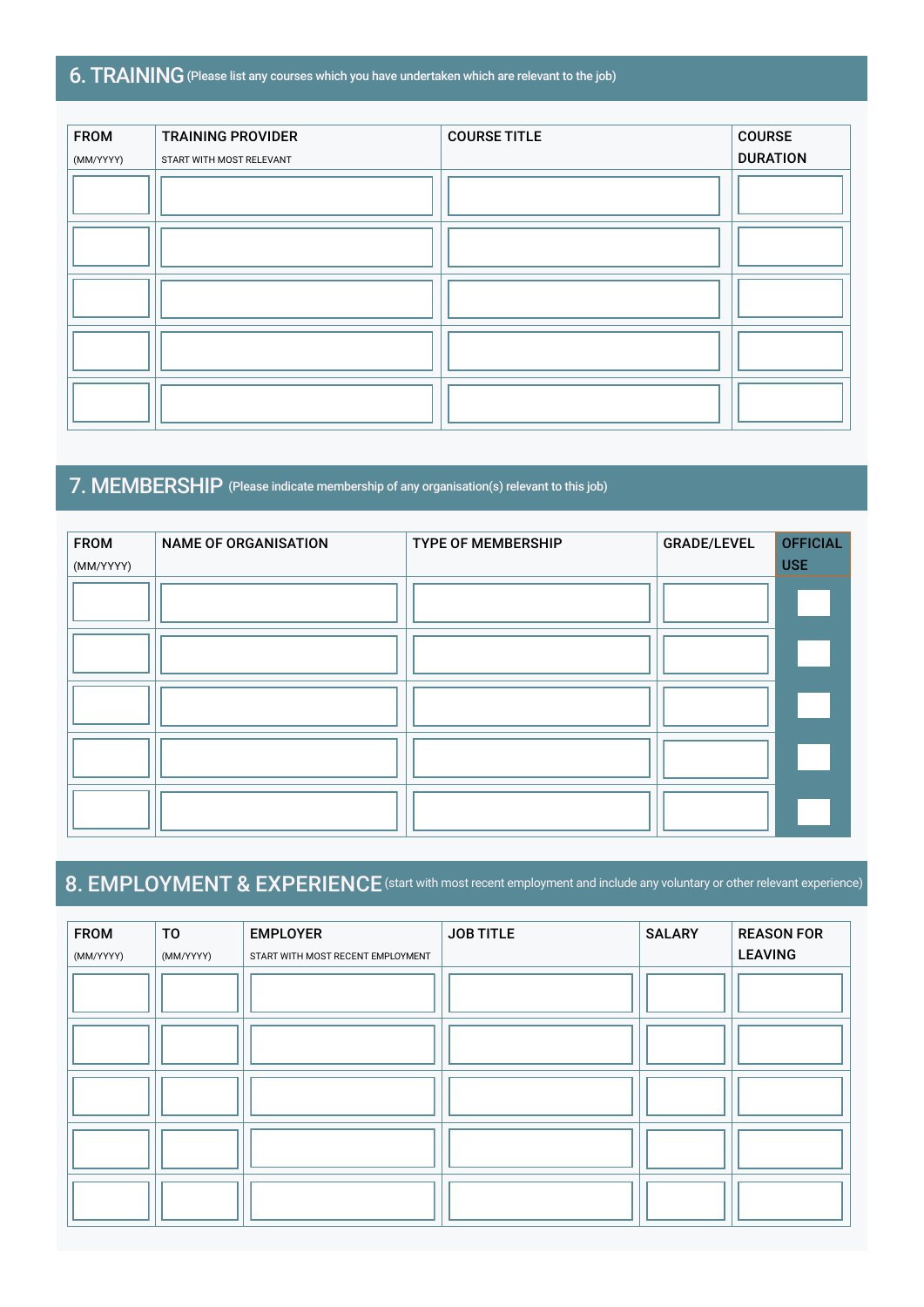### 8. EMPLOYMENT & EXPERIENCE (continued)

| <b>FROM</b> | T <sub>0</sub> | <b>EMPLOYER</b> | <b>JOB TITLE</b> | <b>SALARY</b> | <b>REASON FOR</b> |
|-------------|----------------|-----------------|------------------|---------------|-------------------|
| (MM/YYYY)   | (MM/YYYY)      |                 |                  | £K            | <b>LEAVING</b>    |
|             |                |                 |                  |               |                   |
|             |                |                 |                  |               |                   |
|             |                |                 |                  |               |                   |
|             |                |                 |                  |               |                   |
|             |                |                 |                  |               |                   |

# 9. BREAKS IN EMPLOYMENT HISTORY

| <b>FROM</b> | T <sub>0</sub> | <b>REASON</b> |
|-------------|----------------|---------------|
| (MM/YYYY)   | (MM/YYYY)      |               |
|             |                |               |
|             |                |               |
|             |                |               |
|             |                |               |
|             |                |               |
|             |                |               |
|             |                |               |
|             |                |               |
|             |                |               |
|             |                |               |

# 10. DISCIPLINARY MATTERS

HAVE YOU BEEN SUBJECT TO ANY DISCIPLINARY INVESTIGATION OR ACTION INCLUDING SUSPENSION FROM DUTY DURING YOUR PERIODS OF EMPLOYMENT WITH ANY EMPLOYER? INCLUDE ANY INVESTIGATIONS OR ACTIONS TAKEN BY YOUR PROFESSIONAL BODY.

YES | NO

IF YES, PROVIDE DETAILS ABOUT ACTION TAKEN AGAINST YOU. INCLUDE ANY PENDING INCIDENT/ACTION.

PLEASE STATE REASONS FOR SIGNIFICANT PERIODS OF ABSENCE.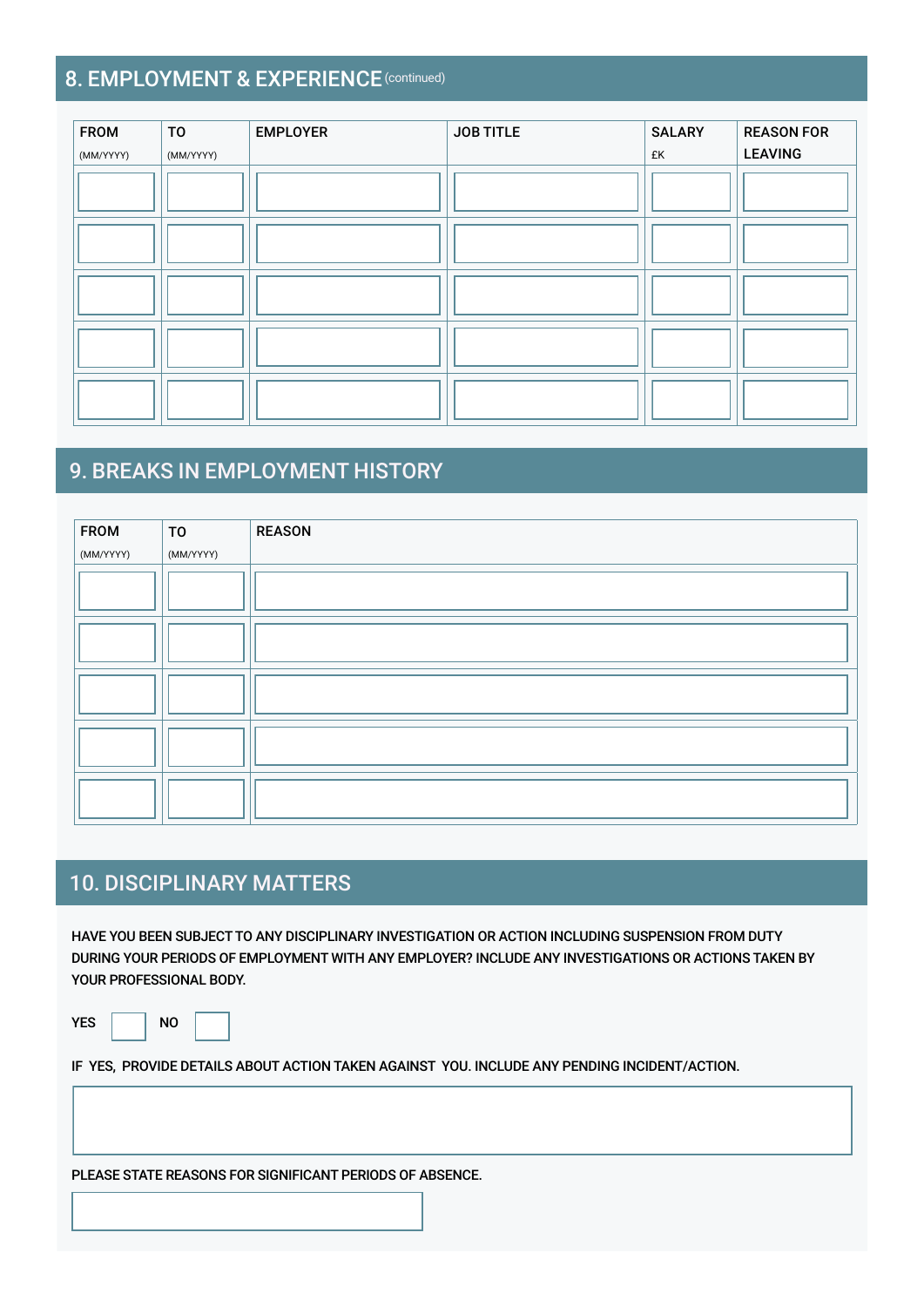## 11. ADDITIONAL INFORMATION IN SUPPORT OF YOUR APPLICATION

(In order for us to decide whether to call you for interview, it is essential that you provide us with sufficient details of any experience and skills which demonstrate how you meet the requirement of this job, as set out in the Person Specification contained within the Job Description. Please continue on a separate sheet is necessary. You should ensure that any additional sheets are attached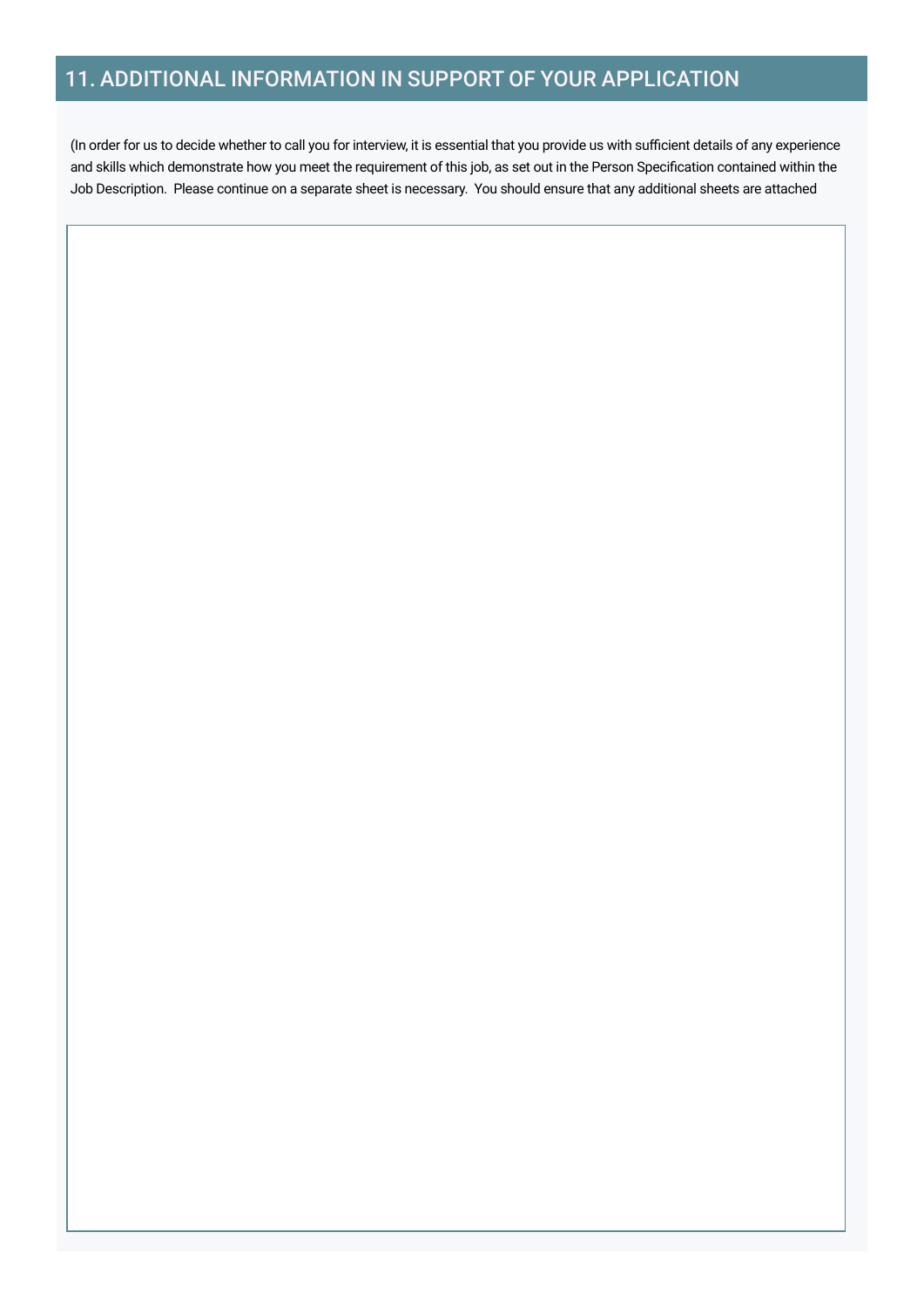#### 12.CRIMINAL CONVICTIONS/CAUTIONS/DISQUALIFIED PERSONS/INVESTIGATIONS

This company is committed to the welfare and safety of vulnerable adults and children. Criminal convictions are not necessarily a bar to employment, but the safety of vulnerable adults and children will be key to all decisions regarding the employment of staff or volunteers.

This position is exempt under the Rehabilitation of Offenders Act 1974, therefore you must disclose all previous convictions, cautions, bind over order, any road traffic offences, Court Martials, or any pending proceedings. A Criminal Records Bureau Disclosure will be required.

To assist with the implementation of this policy, all applicants are asked to complete the following questionnaire and provide written consent for checks to be completed.

#### ARE YOU ON THE DBS UPDATE SERVICE?

| <b>YES</b> |  | NO |  |
|------------|--|----|--|
|------------|--|----|--|

HAVE YOU EVER PLEADED GUILTY, BEEN CONVICTED, OR CAUTIONED BY A POLICE OFFICER, FOR ANY CRIMINAL OFFENCES?

| YES | NΟ |  |
|-----|----|--|
|-----|----|--|

HAVE YOU EVER BEEN INTERVIEWED AS A POTENTIAL SUSPECT OR INVESTIGATED IN RELATION TO MATTERS THAT MIGHT HAVE LED TO CRIMINAL PROCEEDINGS?

| <b>YES</b> | N <sub>O</sub> |  |
|------------|----------------|--|
|------------|----------------|--|

HAVE YOU BEEN SUBJECT TO, OR INTERVIEWED, IN RELATION TO DISCIPLINARY MATTERS OR ALLEGATIONS AGAINST YOU, IN ANY PREVIOUS EMPLOYMENT?



#### HAS YOUR NAME BEEN ADDED TO ANY OF THE FOLLOWING:

*THE DOH CONSULTANCY LIST, NOW KNOWN AS THE PROTECTION OF CHILDREN ACT LIST, THE DFES LIST 99 OR THE PROTECTION OF VULNERABLE ADULTS LIST.*

| <b>YES</b> |  | NO |  |
|------------|--|----|--|
|------------|--|----|--|

HAVE YOU EVER BEEN SUBJECT TO, OR PARTY TO, COURT PROCEEDINGS, INVOLVING ANY SOCIAL SERVICES AUTHORITY OR ITS EQUIVALENT, HERE OR ABROAD, THAT HAS RESULTED IN THE REMOVAL OF CHILDREN OR VULNERABLE ADULTS FROM YOUR CARE, OR THE IMPOSITION OF A STATUTORY SUPERVISION ORDER?

| <b>YES</b> |  | N <sub>O</sub> |  |
|------------|--|----------------|--|
|------------|--|----------------|--|

HAVE YOU EVER BEEN REFUSED REGISTRATION OR CANCELLED FROM ANY OFFICIAL REGISTERS OF THE FOLLOWING: *CHILD-MINDERS, DAY CARE PROVIDERS, PRIVATE FOSTERING, REGISTERED CARE HOME OR CHILDREN'S HOME?*

| <b>YES</b> |  | N <sub>0</sub> |  |  |
|------------|--|----------------|--|--|
|------------|--|----------------|--|--|

**IF ANY OF THE ANSWERS TO ANY OF THESE QUESTIONS IS YES, PLEASE GIVE FULL DETAILS IN QUESTION 11.**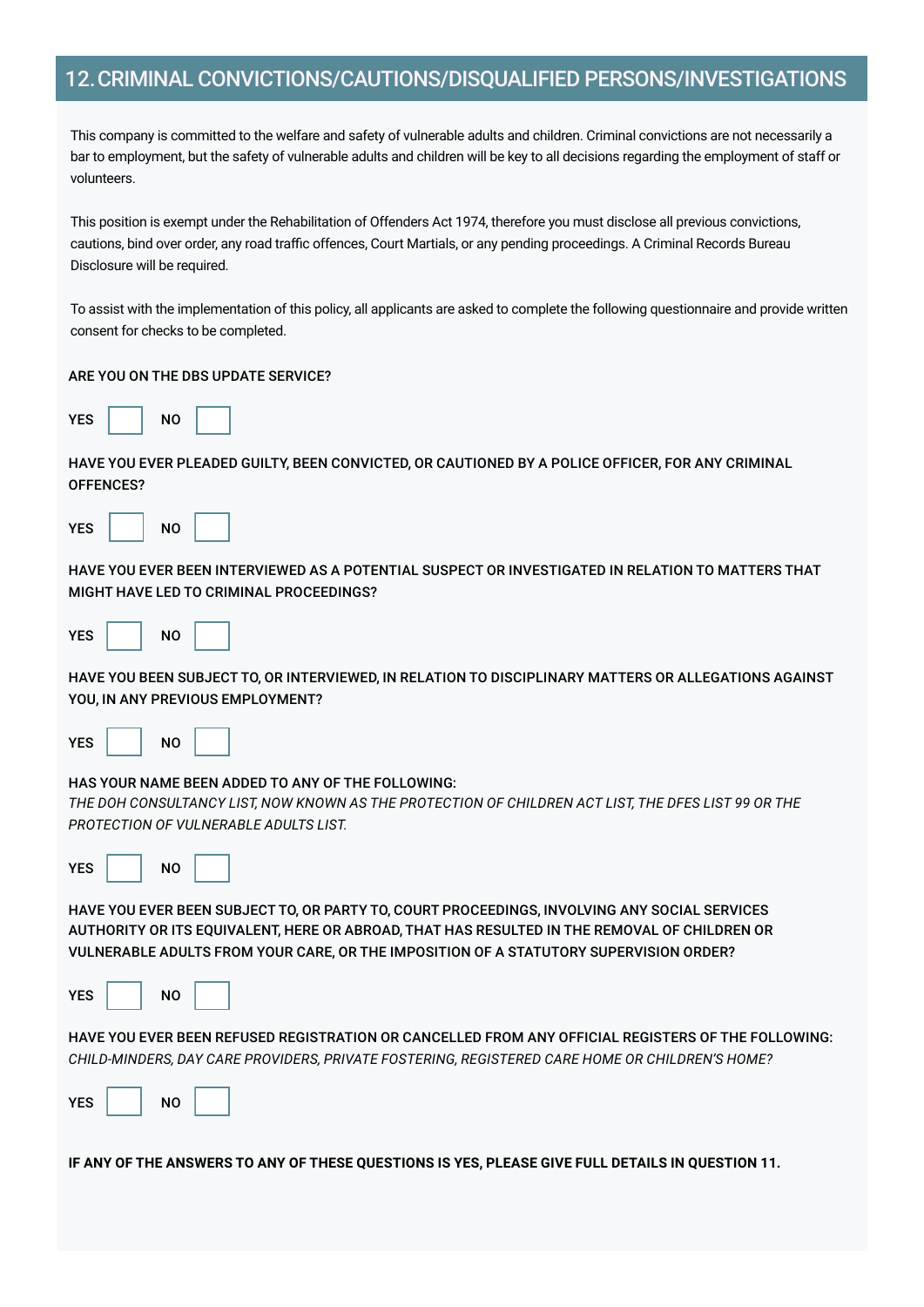#### 13. DATA PROTECTION ACT 1998 – CONSENT AND CERTIFICATION OF DETAIL

The information collected on this form and other information which constitutes your personnel record will be used in compliance with the Data Protection Act 2018 & GDPR. The information is being collected for the purpose of administering the employment and training of employees. We will process the personal data contained in the form as you have consented to take part in a recruitment process, therefore the legal basis for processing the information is your signed consent.

The information may be disclosed, as appropriate, to Occupational Health, Law Enforcement Authorities, pension providers and relevant statutory bodies.

#### FIRST NAME SURNAME

I consent to my employer recording and processing the information detailed in this application form. I understand that this information may be used by my employer in pursuance of its business purposes and my consent is conditional upon my employer complying with their obligations under the Data Protection Act 2018.

I AGREE

#### 14. RIGHT TO WORK IN THE UK

Please note all applicants must already hold the legal right to work in the UK .

#### **ARE YOU ELIGIBLE TO WORK IN THE UK?**

#### YES NO

#### 15. CONFIRMATION OF DETAILS

I hereby certify that all the information given on this form is correct and that all questions related to me have been accurately and fully answered, and that I am in possession of the certificates I claim to hold. I understand that should the information given in this application be incorrect it may result in my application being rejected, or if selected for the position, summary dismissal, and possible referral to the police.

DATE

#### SIGNATURE

#### FULL NAME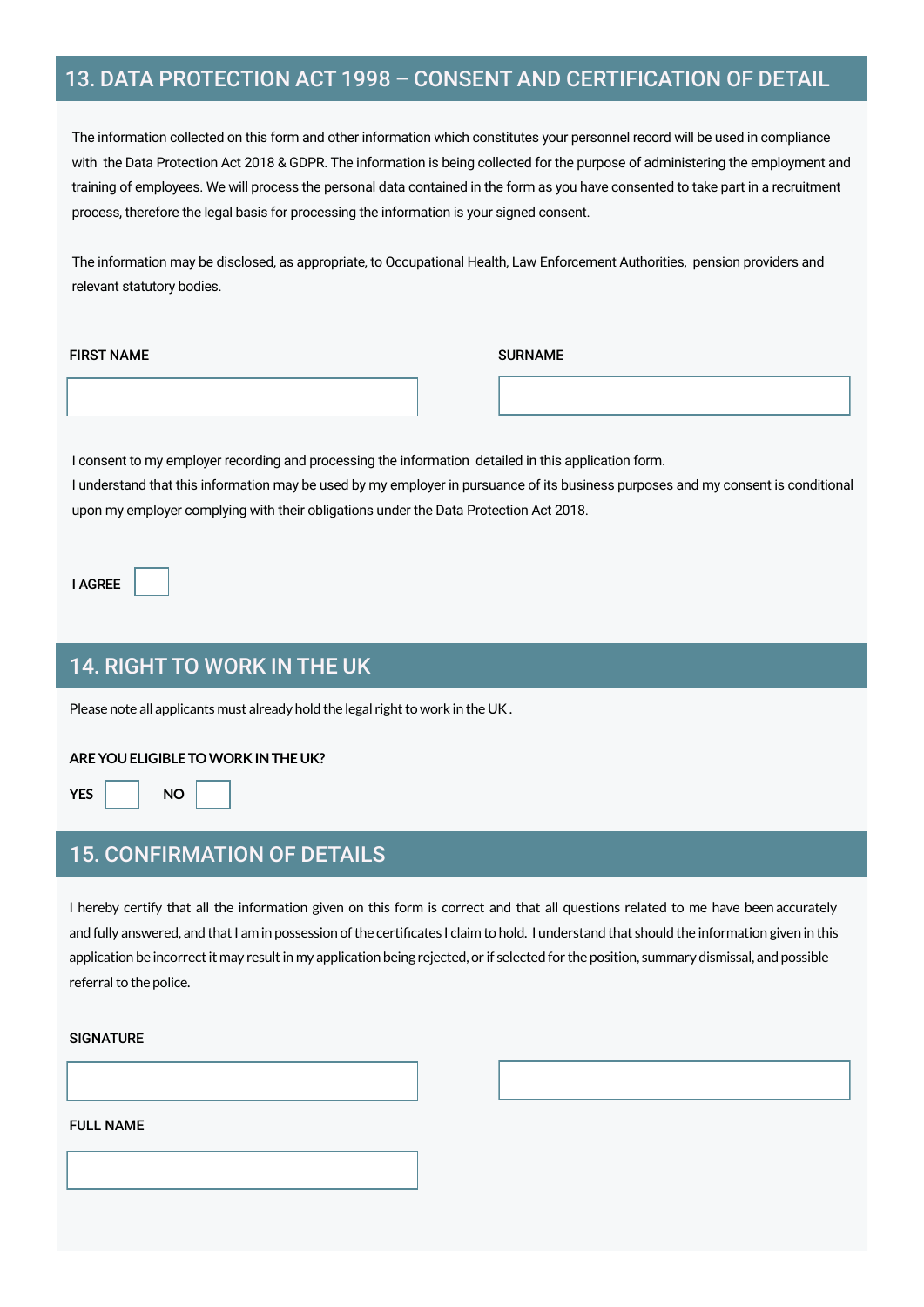# SPRING HILL RECRUITMENT MONITORING FORM

Please download the document and complete all sections on the form. If any section does not apply to you, enter not applicable (n/a). Once completed save this file as a PDF document and then email it to the following email address: **recruitment@springhillhighschool.co.uk** 

| <b>GENDER</b> |               |              |                    |
|---------------|---------------|--------------|--------------------|
| I AM:         |               |              |                    |
| <b>MALE</b>   | <b>FEMALE</b> | <b>OTHER</b> | <b>TRANSGENDER</b> |

To help us monitor our Equal Opportunities policy please ticket or complete the following boxes as appropriate. The information will be detached from your application form before being passed to the Shortlisting Panel.

#### ETHNIC ORIGIN

Choose one section from (A) to (E) then tick the appropriate box to indicate your cultural background. These are based on the 2011 Census with additional categories included.

#### A - WHITE EUROPEAN

| <b>BRITISH</b>            | <b>IRISH</b>    | <b>ALBANIAN</b> | <b>BOSNIAN</b> |
|---------------------------|-----------------|-----------------|----------------|
| KOSOVAN                   | <b>ROMANIAN</b> |                 |                |
|                           |                 |                 |                |
| IF OTHER, PLEASE INDICATE |                 |                 |                |
|                           |                 |                 |                |
|                           |                 |                 |                |
|                           |                 |                 |                |
|                           |                 |                 |                |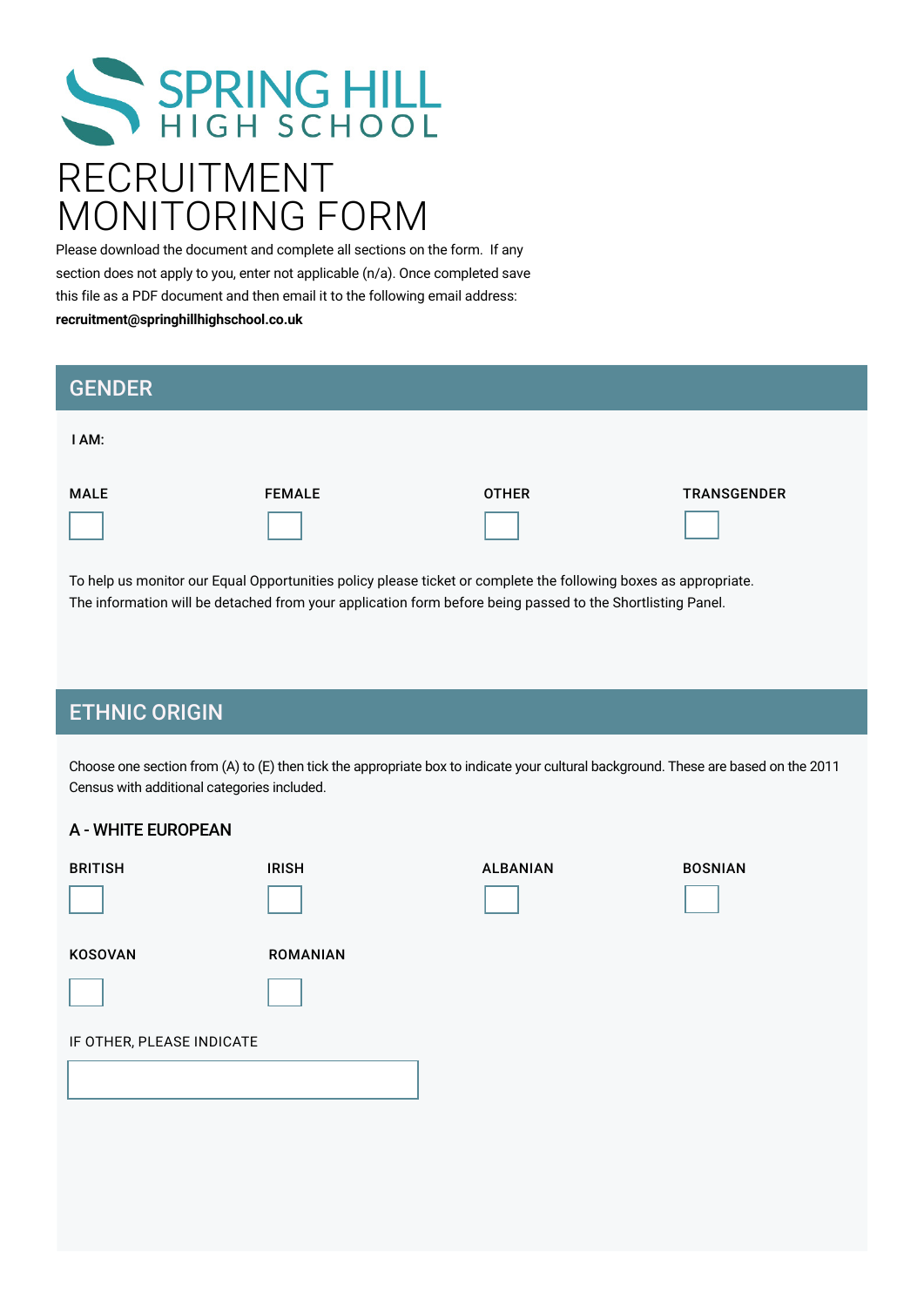# B - MIXED WHITE/BLACK CARIBBEAN WHITE/ASIAN BLACK/ASIAN WHITE/BLACK AFRICAN IF OTHER, PLEASE INDICATE C - ASIAN OR ASIAN BRITISH INDIAN KASHMIRI PAKISTANI BANGLADESHI IF OTHER, PLEASE INDICATE D - BLACK OR BLACK BRITISH CARIBBEAN AFRICAN IF OTHER, PLEASE INDICATE E - CHINESE OR OTHER ETHNIC GROUP CHINESE ARAB KURDISH AFGHAN VIETNAMESE IF OTHER, PLEASE INDICATE ETHNIC ORIGIN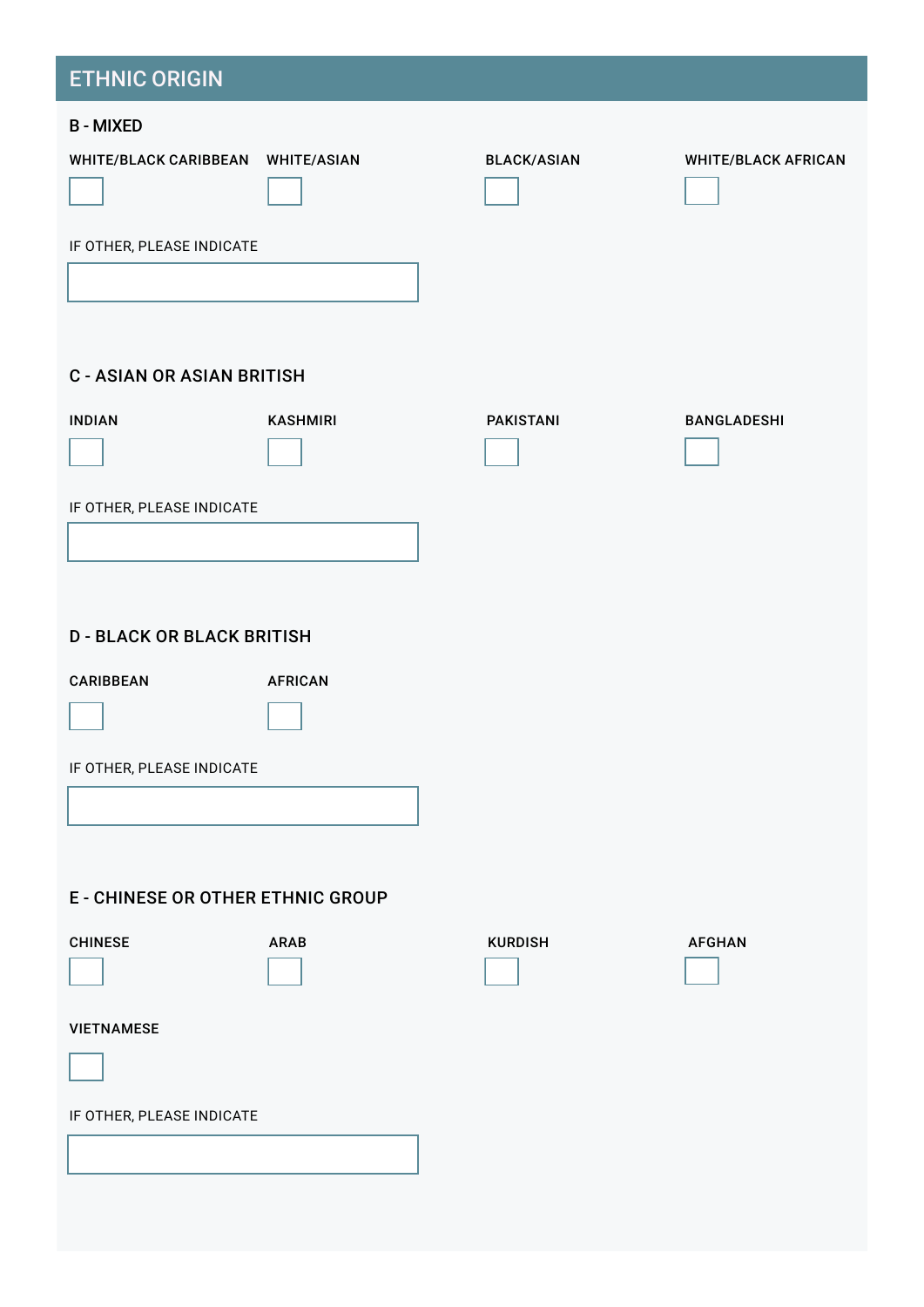#### **DISABILITY**

The Equality Act 2010 defines a person as having a disability if he/she has a physical or mental impairment which has a substantial and long term adverse effect on his/her ability to carry out normal day to day activities.



If all of the above does not apply to you, however, you consider yourself to have a disability, please tick here.



# EMPLOYMENT STATUS

#### ARE YOU CURRENTLY UNEMPLOYED?

 $YES$   $\vert$  NO

# SEXUAL ORIENTATION

| <b>BISEXUAL</b>                   | <b>GAY/LESBIAN</b>             | HETEROSEXUAL/STRAIGHT              |                                    |  |  |
|-----------------------------------|--------------------------------|------------------------------------|------------------------------------|--|--|
| <b>NOT DISCLOSED</b>              | <b>OTHER</b>                   | PREFER NOT TO SAY                  |                                    |  |  |
| <b>RELIGION</b>                   |                                |                                    |                                    |  |  |
| <b>CHRISTIAN</b><br><b>MUSLIM</b> | <b>BUDDHIST</b><br><b>SIKH</b> | <b>HINDU</b><br><b>NO RELIGION</b> | <b>JEWISH</b><br><b>NOT STATED</b> |  |  |
| IF OTHER, PLEASE INDICATE         |                                |                                    |                                    |  |  |
| <b>JOB ADVERTISEMENT</b>          |                                |                                    |                                    |  |  |

HOW DID YOU FIND OUT ABOUT THIS JOB? (Specify source) NAME OF REFERRER?